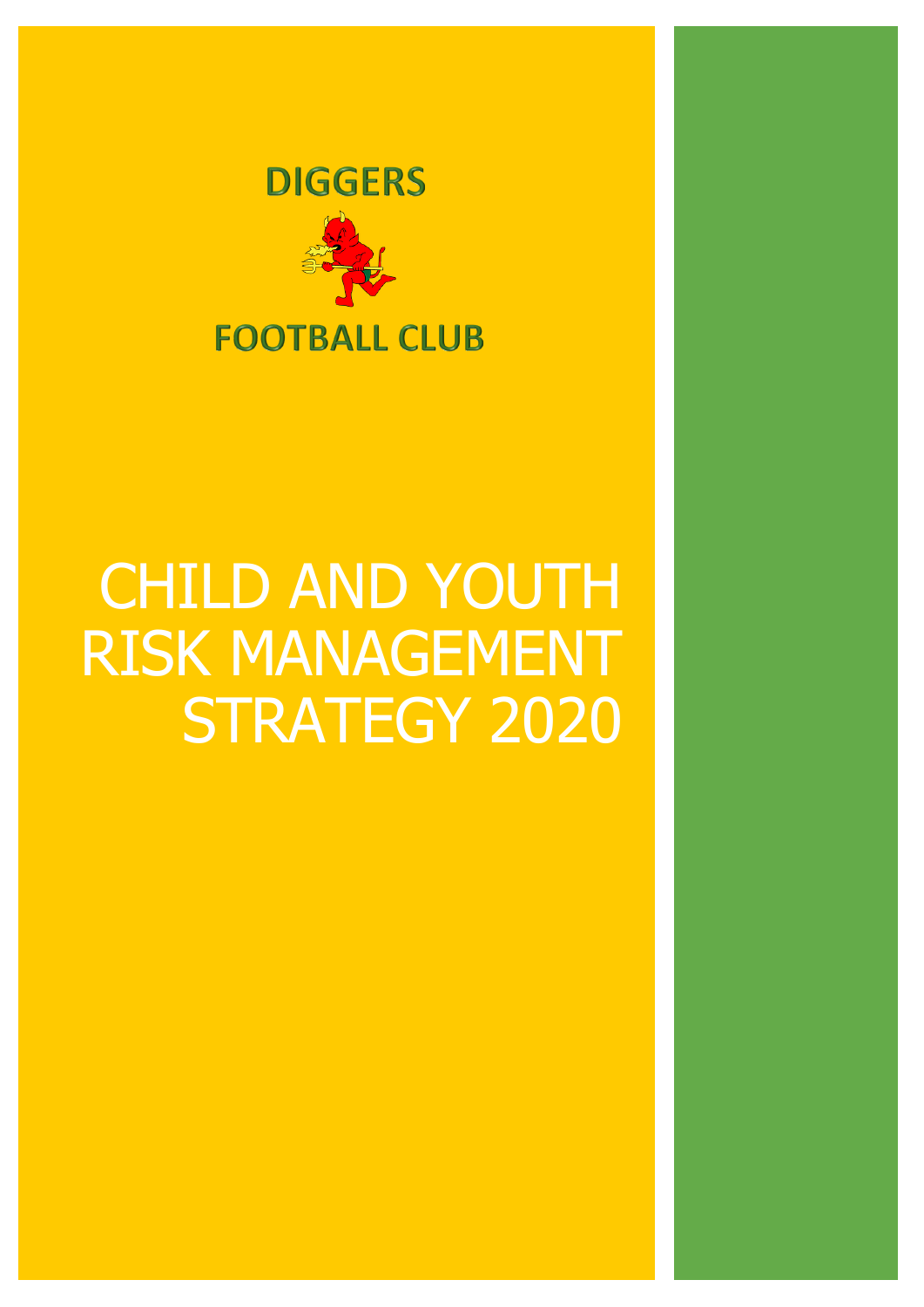# **Table of Contents**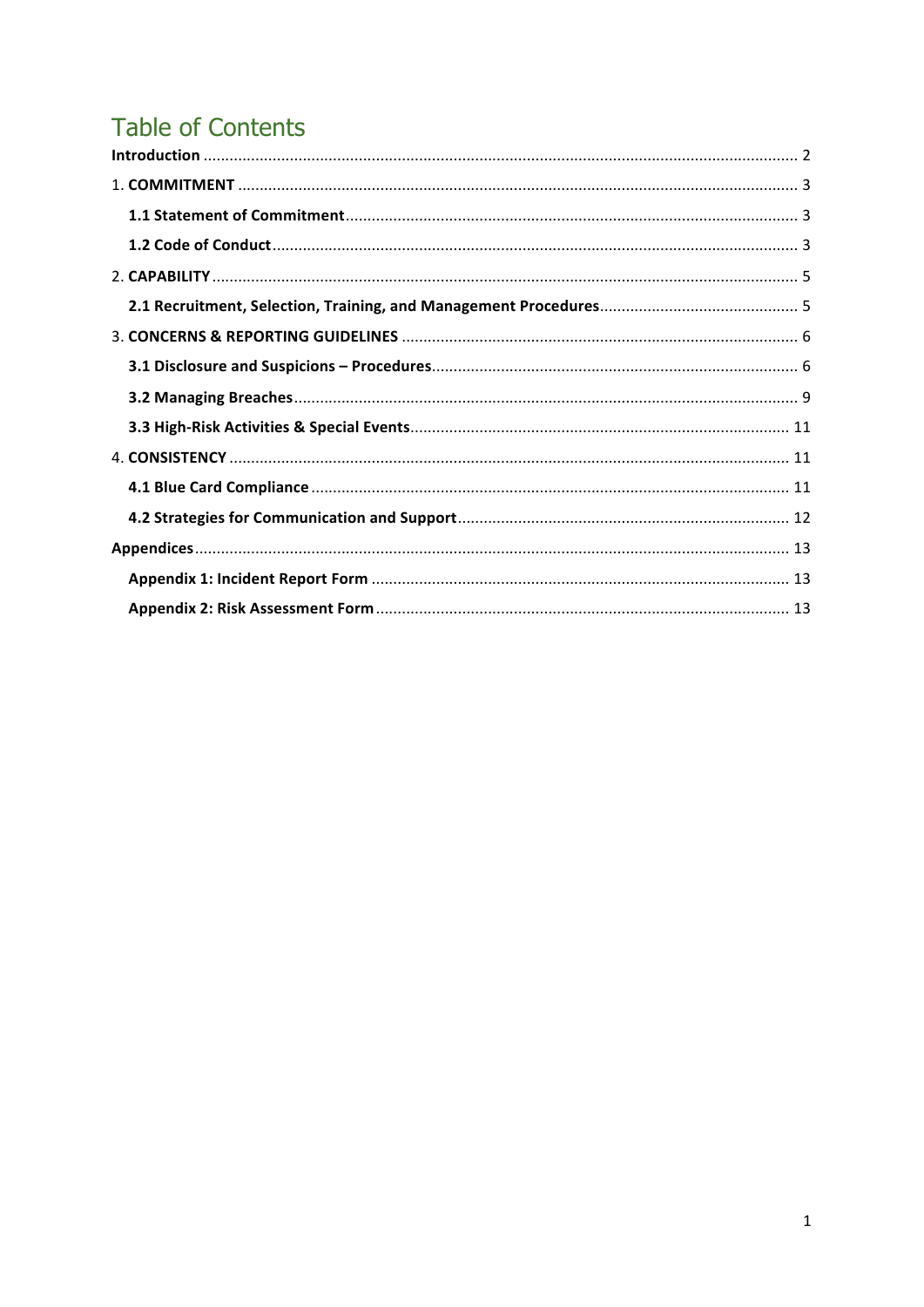#### **Introduction**

Safe service environments don't just happen; they require ongoing planning, commitment and maintenance. The Blue Card system aims to create safe and supportive service environments where children and young people can receive services and participate in activities essential to their development and wellbeing. The Blue Card system has 3 key components: 

- Risk management strategies
- Blue Card screening
- Compliance and ongoing monitoring

The Working with Children (Risk Management and Screening) Act 2000 (the Act) and the Working with Children (Risk Management and Screening) Regulation 2011 requires organisations regulated by the blue card system to develop, implement and review annually a Child and Youth Risk Management strategy.

In order to comply with the legislative framework, a Child and Youth Risk Management strategy must address eight (8) minimum requirements. These requirements:

- address an organisation's commitment to creating a safe and supportive service environment
- strengthen an organisation's capability to provide such an environment
- assist an organisation to manage any concerns with respect to the safety and wellbeing of children and young people who are involved with the organisation, and
- promote the consistency of an organisation's approach to risk management, both within the organisation and with respect to compliance with the requirements under the Act.

The eight requirements are:

#### **COMMITMENT**

1. A statement of commitment to the safety and wellbeing of children and the protection of children from harm.

2. A code of conduct for interacting with children.

#### **CAPABILITY**

3. Written procedures for recruiting, selecting, training and managing staff and volunteers.

#### **CONCERNS**

4. Policies and procedures for handling disclosures or suspicions of harm, including reporting guidelines. 

- 5. A plan for managing breaches of your risk management strategy.
- 6. Risk management plans for high risk activities and special events.

#### **CONSISTENCY**

- 7. Policies and procedures for managing compliance with the blue card system.
- 8. Strategies for communication and support.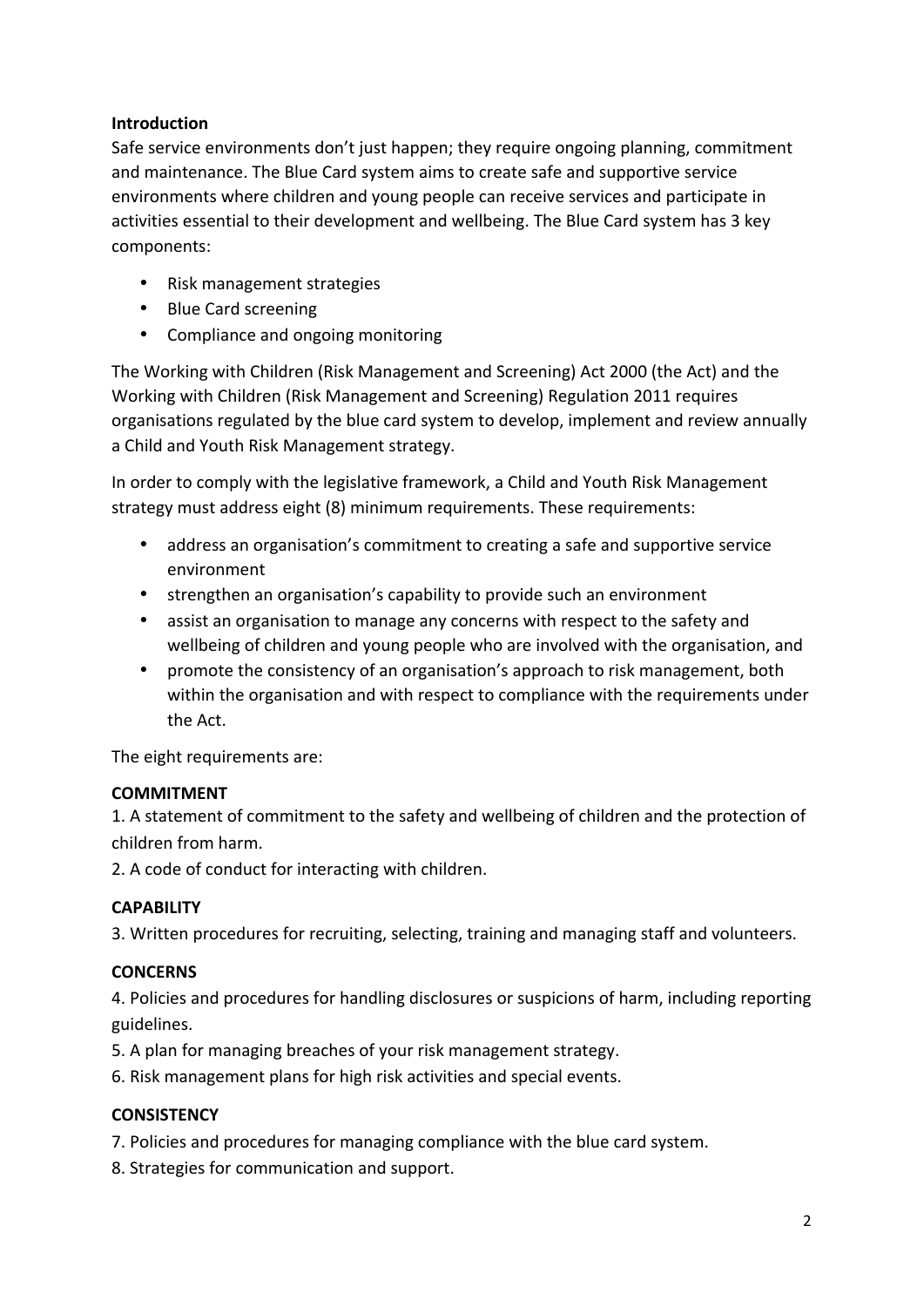#### 1. **COMMITMENT**

#### **1.1 Statement of Commitment**

This Diggers Football Club Child and Youth Risk Management Strategy outlines our commitment to maintaining the safety and wellbeing of the children in our care. We explicitly state our focus and commitment to safety and wellbeing in this document.

Diggers Football Club will:

- Respect the rights, dignity, and worth of every person, regardless of their abilities, gender, religion, or cultural background
- Support all efforts to remove any form of abuse in this organisation and encourage a safe and supportive service environment
- Ensure that any physical contact with others is appropriate to the situation and necessary for the person's skill development
- Refrain from developing close personal relationships with the children outside of the coach/player relationship
- Refrain from using abusive, derogatory, or offensive language
- Impart knowledge and skills of the game in a respectful and encouraging manner
- Always consider the health, safety and welfare of the children playing
- Not show favouritism toward talented players
- Remember that junior players participate for pleasure and friendship, and winning is only part of the fun

#### **1.2 Code of Conduct**

Below is a Code of Conduct which must be adhered to when interacting with children and young people of Diggers Football Club.

Diggers Football Club is committed to the safety and wellbeing of all children and young people, especially those associated with our club. Diggers Football Club members will treat all children and young people with respect and understanding and listen to their concerns. To ensure children and young people are kept safe from harm, the following Code of Conduct for interacting with children and young people applies.

#### Who must comply with the code of conduct?

This code of conduct applies to:

- volunteers, coaches, committee members
- players, members, parents, guardians and spectators
- children and young people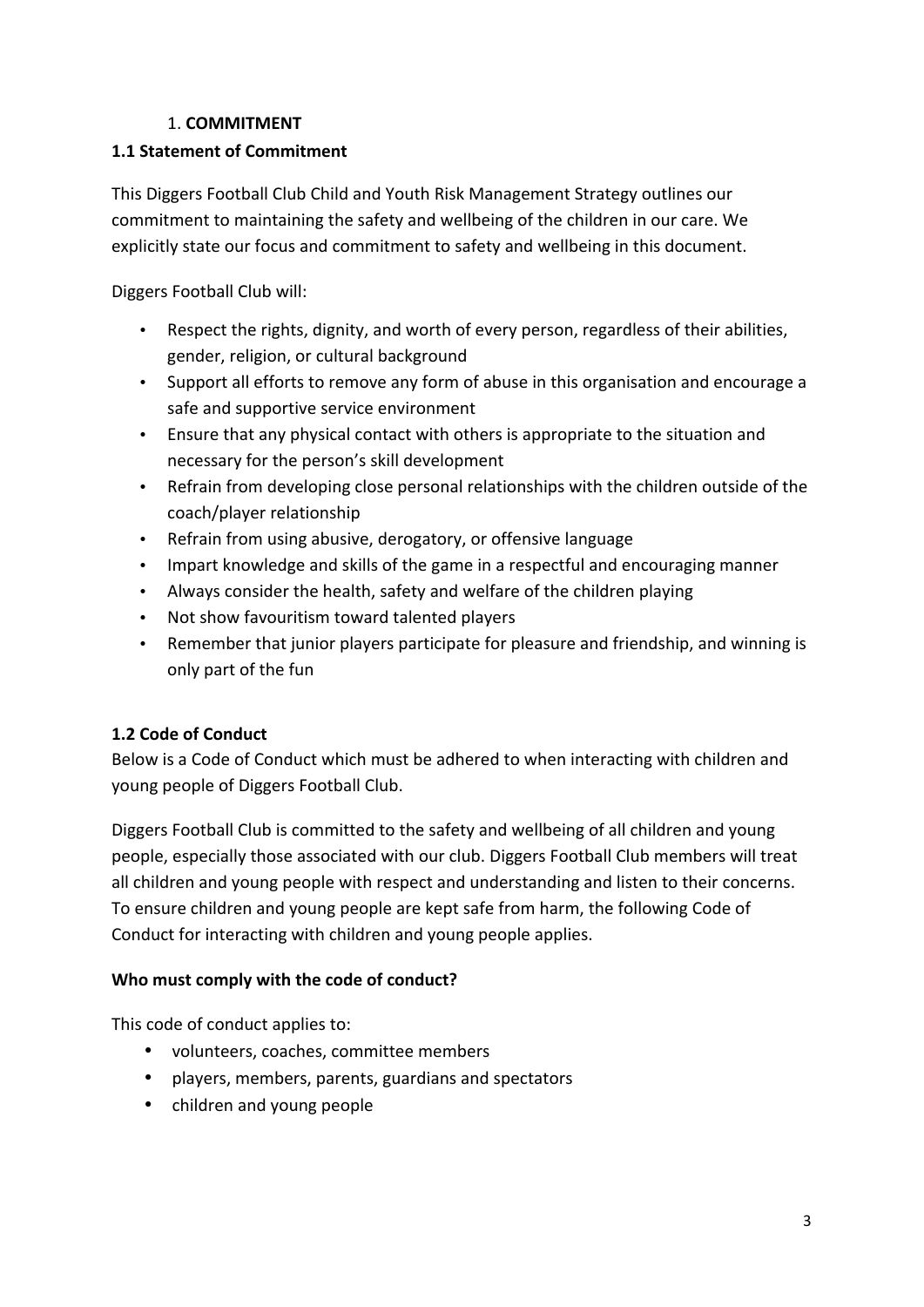#### **Appropriate behaviour**

Appropriate behaviour applies to language, relationships, and physical contact. Examples of what we consider appropriate and inappropriate are listed in the table below.

| <b>BEHAVIOUR</b>           | <b>APPROPRIATE</b>                                                                                                                                                           | <b>INAPPROPRIATE</b>                                                                                                                                                                          |
|----------------------------|------------------------------------------------------------------------------------------------------------------------------------------------------------------------------|-----------------------------------------------------------------------------------------------------------------------------------------------------------------------------------------------|
| <b>LANGUAGE</b>            | Using encouraging and<br>✓<br>positive words<br>Open and honest<br>$\checkmark$<br>communication<br>Discussion of appropriate<br>$\checkmark$<br>and inappropriate behaviour | Insults, negative criticism,<br>×<br>name calling<br>Bullying, swearing, name<br>×<br>calling<br>Sexually suggestive<br>×<br>comments or jokes                                                |
| <b>RELATIONSHIPS</b>       | Being a positive role model<br>$\checkmark$ Trust-based relationships<br>Supervising between drop-<br>off and pick-up of children                                            | Favouritism or gifts<br>×<br>Coerce a child to spend time<br>×<br>alone with you<br>Excessive time spent alone<br>×<br>with children<br>Bullying, harassment<br>×<br>'Grooming' children<br>× |
| PHYSICAL<br><b>CONTACT</b> | Allowing personal space<br>Touching due to medical<br>emergency or protecting<br>from physical harm                                                                          | Violent or aggressive (e.g.<br>×<br>hitting, kicking, slapping,<br>pushing)<br>* Physical punishment<br>Kissing or touching of a<br>×<br>sexual nature consistent<br>with 'grooming'          |
| <b>OTHER</b>               | $\checkmark$ Wearing appropriate<br>clothing<br>Transporting children with<br>parental permission<br>$\checkmark$<br>Administration of first aid<br>where appropriate        | Using alcohol or other<br>×<br>substances when<br>responsible for children<br>Wearing inappropriate<br>×<br>clothing<br>Sending inappropriate<br>×<br>emails/texts/messages                   |

It is important to note that Diggers Football Club strongly enforces our Code of Conduct in compliance with the Code of Conduct outlined by Football Federation Australia.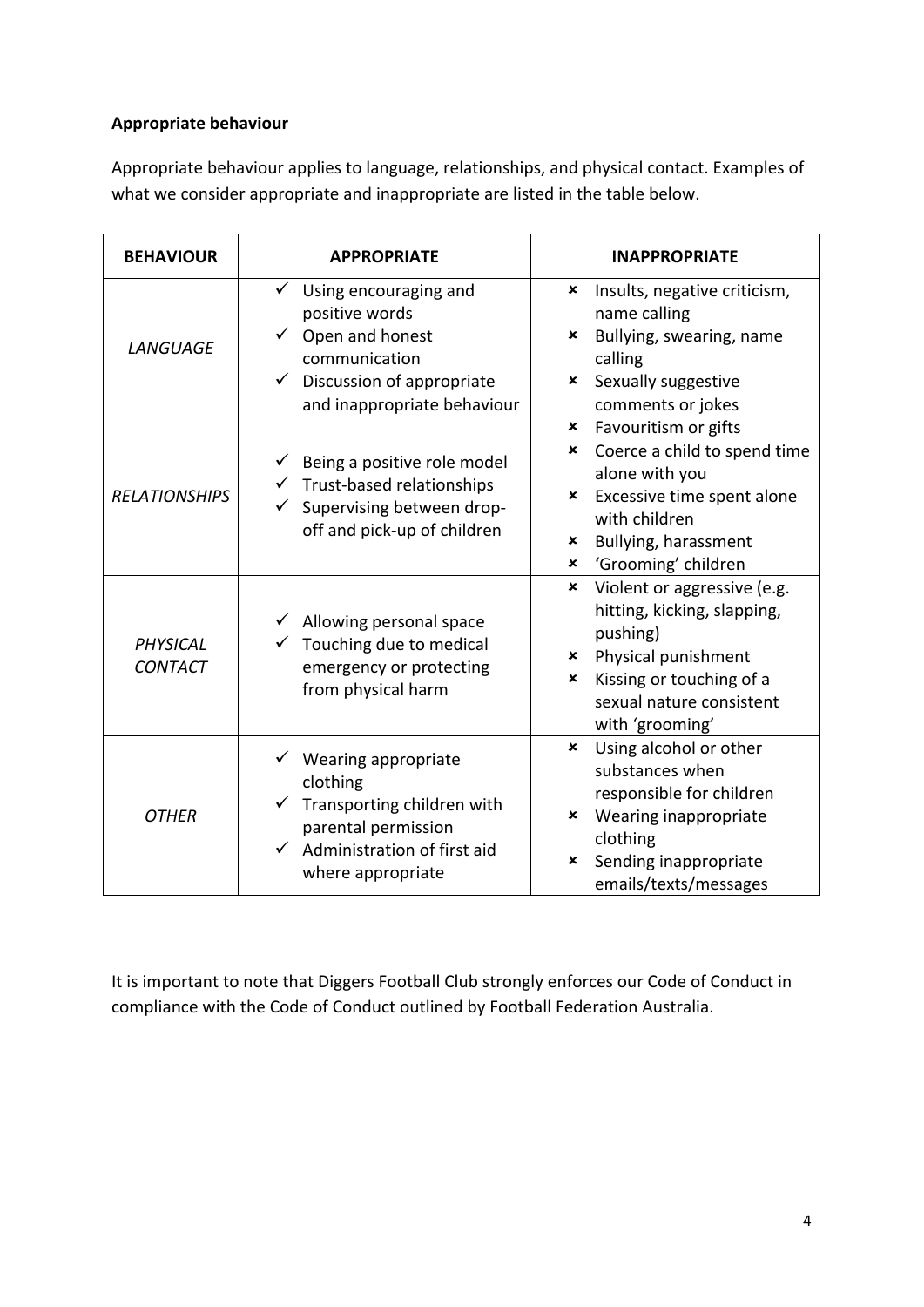#### 2. **CAPABILITY**

#### **2.1 Recruitment, Selection, Training, and Management Procedures**

#### **Recruitment and Selection**

Diggers Football Club has recruitment and selection processes in place which allow the organisation to ascertain a candidate's suitability for working with children and young people. To assist with effective child protection, Diggers Football Club will implement appropriate recruitment, selection, screening, monitoring and management of volunteers who work with children and young people within the club.

Any person nominated by the committee to recruit volunteers will implement this Child and Youth Risk Management Strategy in all recruiting activities. In particular, applicants for positions regularly dealing with children will be required to demonstrate an ability to comply with child safety requirements and will be informed that it will be mandatory for them to hold and maintain a Blue Card while working for the organisation (where an exemption does not apply).

#### **Screening**

Once found, volunteers will be screened to ensure that they fit with the organisation and with the positions to be filled. In screening volunteers, the organisation recognises the importance of assessing the skills, experience and availability of potential volunteers, or their commitment to gathering the necessary skills and experience, to match them to the volunteer needs of the organisation.

#### **Training and Management**

Once new volunteers have been successfully recruited and screened, the organisation will ensure their effective induction. Induction will include making workers aware of the following:

- The organisation's commitment to an environment which is safe and friendly to children and young people
- The organisation's child and youth friendly policies, Codes of Conduct and procedures
- Procedures to follow when harm is disclosed or suspected
- Their rights, responsibilities and expectations
- What they can and can't do  $-$  the boundaries of their roles
- The roles of the key people in the organisation and to whom the volunteer should report or go to for help
- What to expect if there is an allegation of harm made against them or to them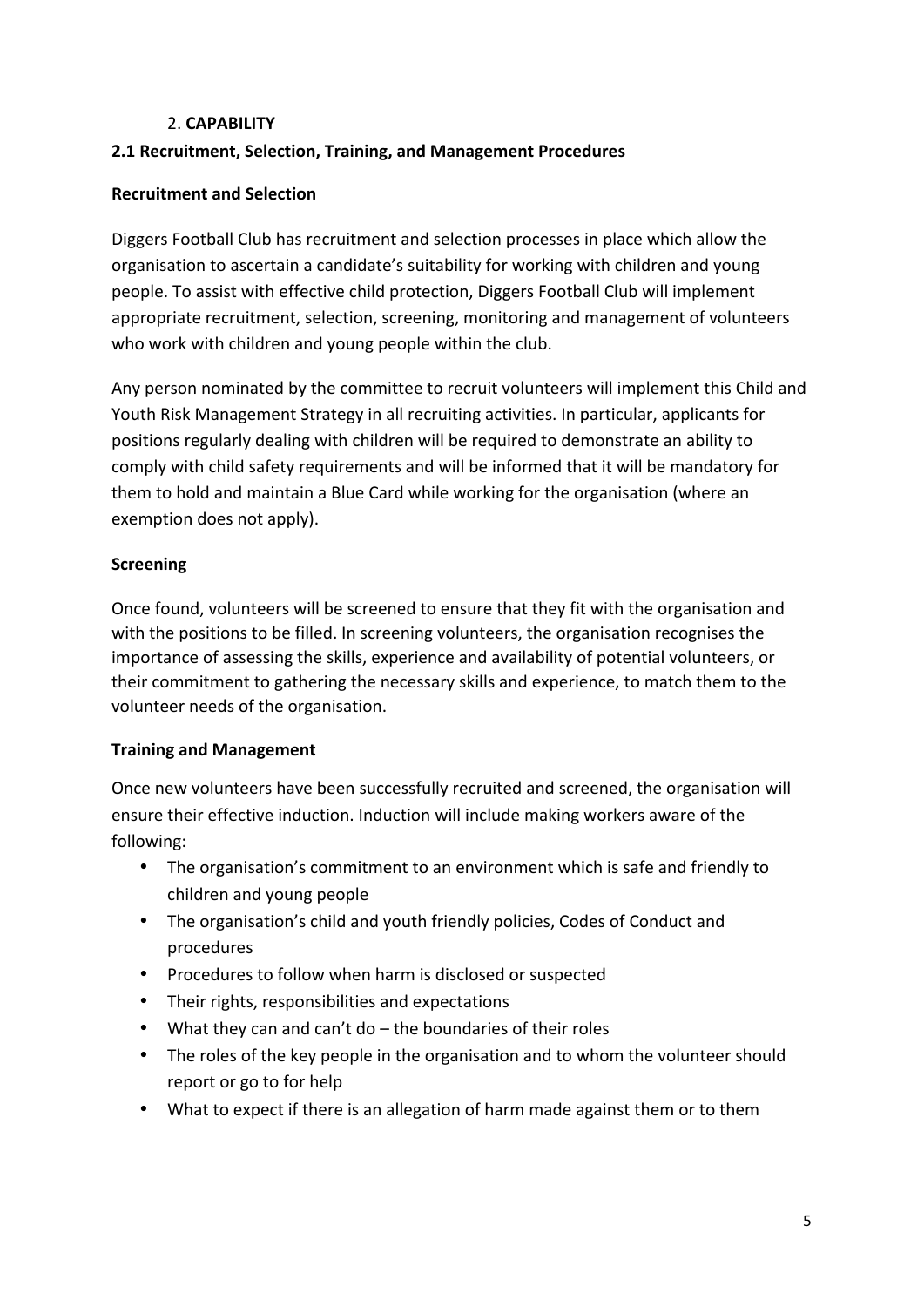Training will be provided to volunteers to outline their responsibilities under the club's Codes of Conduct and other relevant policies. Training will also be provided to alert workers to the nature of harm which can occur to children and young people and how to respond to disclosures or suspicions of harm. The appointment of a 'Volunteer Management' position on the committee may be utilised to assist in the recruit, screening and training processes.

#### 3. **CONCERNS & REPORTING GUIDELINES**

#### **3.1 Disclosure and Suspicions – Procedures**

Diggers Football Club has procedures in place for:

- Handling disclosures, allegations, and/or suspicions of harm; and
- Managing breaches of our Child and Youth Risk Management Strategy and Code of Conduct.

In this section, Diggers Football Club:

- Distinguishes between what is a disclosure, allegation, or suspicion of harm; and what is a breach of the Child and Youth Risk Management Strategy;
- Iterates clear guidelines in relation to how these issues will be managed, including consequences for breaches; and
- Iterates clear guidelines on how all concerned parties will be supported in the instance of a breach or allegation of harm to a child and young person.

#### **Procedures for Handling Disclosures or Suspicions of Harm**

The following procedures will ensure that committee members respond as quickly as possible and in the best interests of the child or young person under 18 years of age, when disclosures or suspicions of harm are received. Diggers Football Club recognises that children and young people are vulnerable members of the community and that extra measures must be taken to protect and support them.

The appointment of a 'Member Protection Information Officer' on the committee may also be made available to members of the club to assist in difficult situations. All volunteers will receive training in identifying risks of harm and handling disclosures or suspicions of harm. All volunteers associated with the club are required to report disclosed or suspected harm to members of the committee as soon as possible and, if deemed necessary, the Queensland Police Service who will decide on an appropriate course of action.

#### Who must comply with this procedure?

- Coaches
- Committee Members
- Other volunteers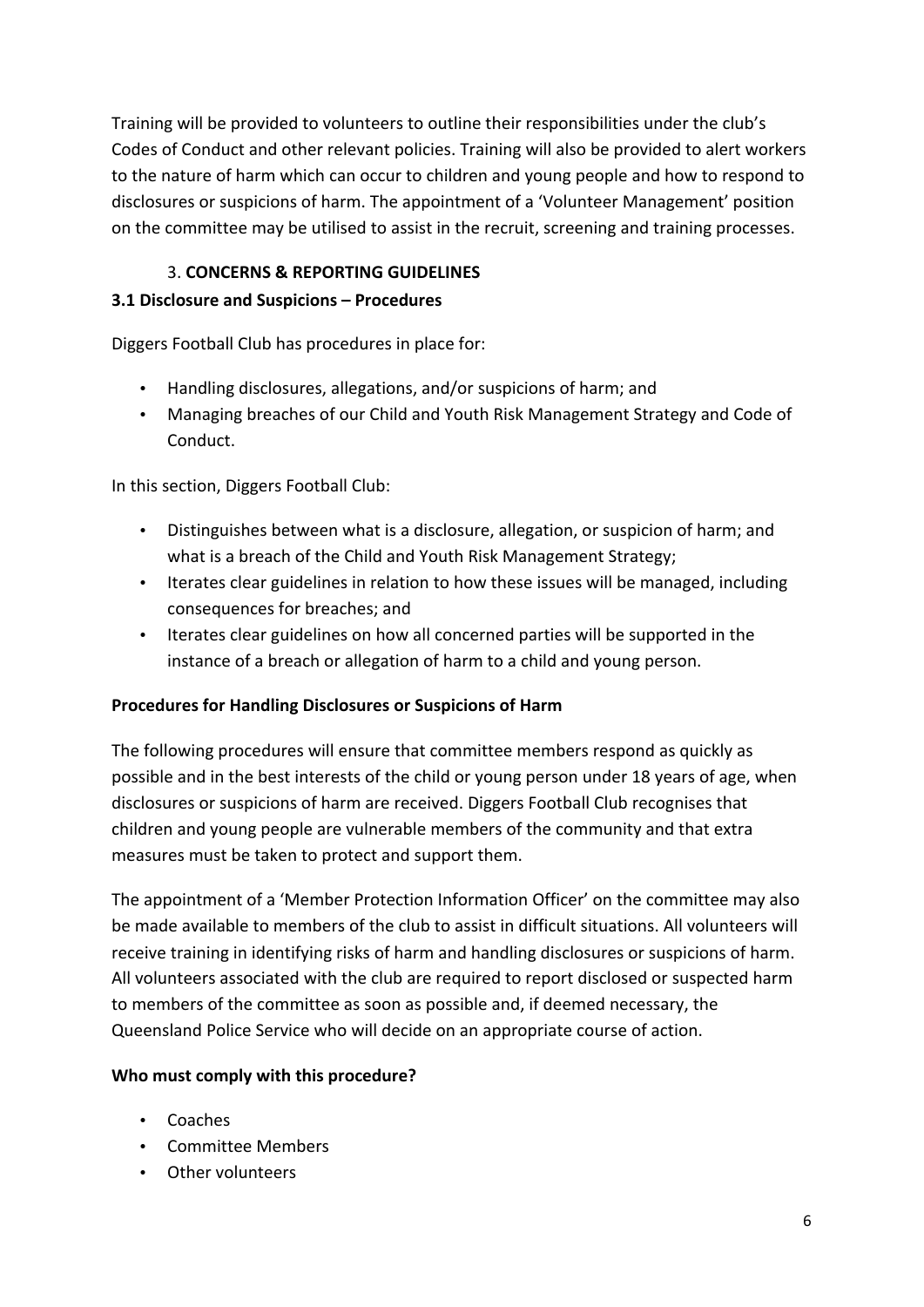#### **Definitions**

Harm may be categorised into the following types:

- Physical abuse, for example: beating; shaking; burning; biting; causing bruise or fractures by inappropriate discipline; giving children and/or young people alcohol, drugs or inappropriate medication.
- Emotional or psychological abuse, e.g.: constant yelling, insults, swearing, criticism, bullying, not giving children and young people positive support and encouragement.
- Sexual abuse or exploitation, for example: sexual jokes or touching, exposing children to sexual acts or pornography, or having sexual intercourse with a child or young person under 16 years of age (even if the child appears to have consented).

#### **Suspicion of Harm**

#### **If harm is suspected:**

Staff are concerned by significant changes in behaviour or the presence of new, unexplained, and suspicious injuries.

#### **Disclosure of Harm**

A disclosure of harm occurs when someone, including a child, tells a Diggers Football Club official about harm that has happened or is likely to happen.

#### **Procedures to Minimise Harm to Children and Young People**

Diggers Football Club works to minimise harm to children and young people by acting in a manner that supports their interests and wellbeing, by:

- Making sure that children and young people know that it is their right to feel safe at all times.
- Teaching them about acceptable and unacceptable behaviour in general.
- Letting them know who is and who is not an affiliated member with the club.
- Allowing them to be a part of decision-making processes.
- Making sure they are safe by monitoring their activities and ensuring their environment meets all safety requirements.
- Taking anything a child or young person says seriously and following up their concerns.
- Letting them know there is no secret too awful, no story too terrible, that they can't share with someone they trust.
- Teaching them about appropriate and inappropriate contact in a manner appropriate to their age and level of understanding.
- Teaching children and young people to say 'no' to anything that makes them feel unsafe.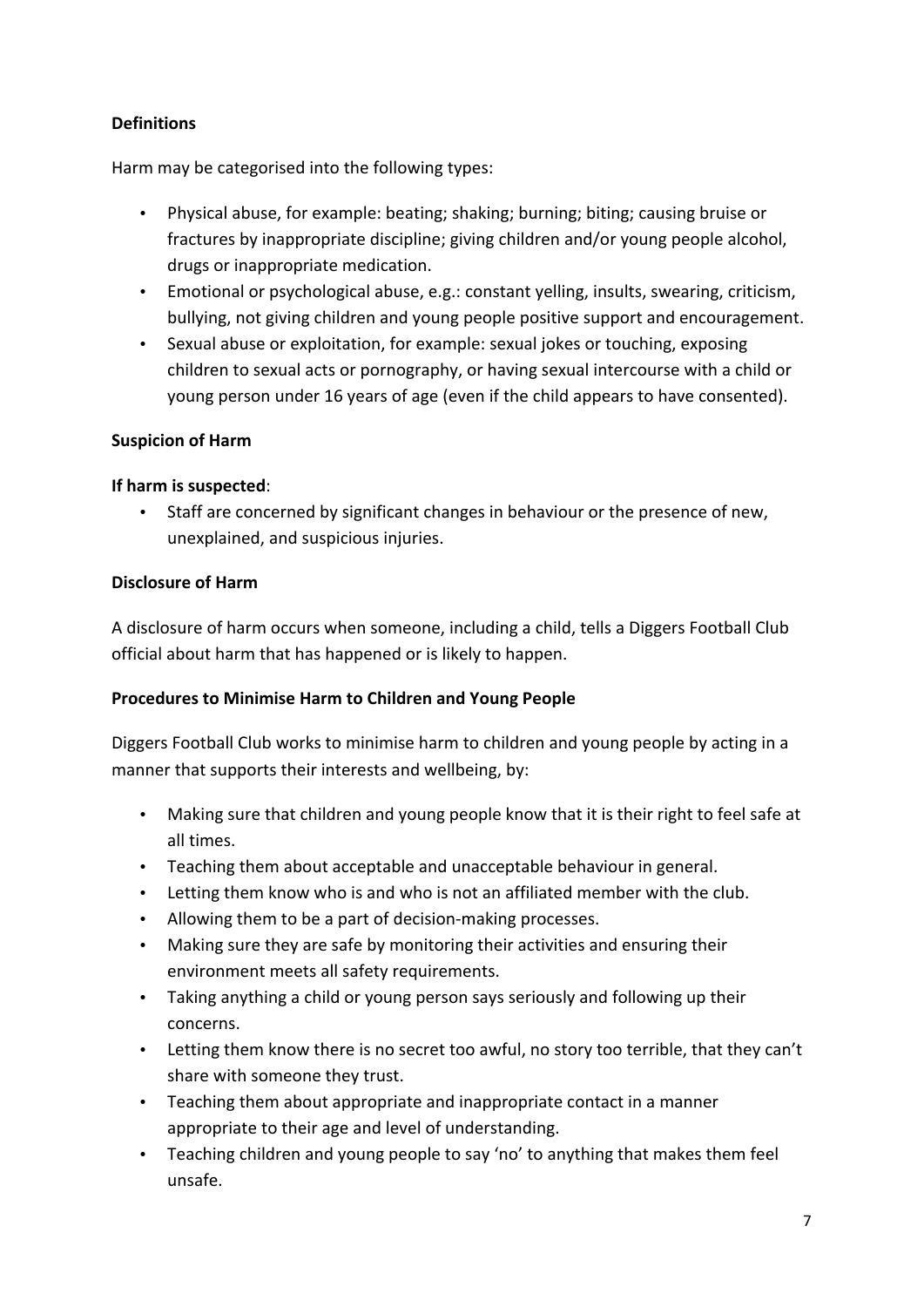- Encouraging them to tell club officials of any suspicious activities or people.
- Listening to children and young people and letting them know that club members are available for them if they have any concerns.

#### **Procedures for Receiving a Disclosure of Harm**

#### **When receiving a disclosure of harm:**

- Remain calm and find a private place to talk.
- Don't promise that you'll keep a secret; tell them they have done the right thing in telling you, but that you'll need to tell someone who can help keep them safe.
- Only ask enough questions to confirm the need to report the matter; probing questions could cause distress, confusion, and interfere with any later enquiries.
- Do not attempt to conduct your own investigation or mediate an outcome between the parties involved.

#### **Reporting guidelines for disclosures or suspicions of harm**

Below are the actions Diggers Football Club will take immediately following a disclosure or suspicion of harm.

#### **Documenting a suspicion of harm**

If a club member or others have concerns about the safety of a child/young person, record the concerns in a non-judgmental and accurate manner as soon as possible. If a parent explains a noticeable mark on a child, record your own observations as well as accurate details of the conversation. If the club member sees unsafe or harmful actions towards a child or young person who is being supported, intervene immediately, provided it is safe to do so. If it is unsafe, call the police for assistance.

#### **Documenting a disclosure of harm**

Complete an Incident Report Form or record the details as soon as possible so that they are accurately captured. Include:

- Time, date, and place of the disclosure;
- 'Word for word' what happened and what was said, including anything you said and any actions that have been taken; and
- Date of report and signature.

If you need to take notes as the person is telling you, explain that you are taking a record in case any later enquiry occurs.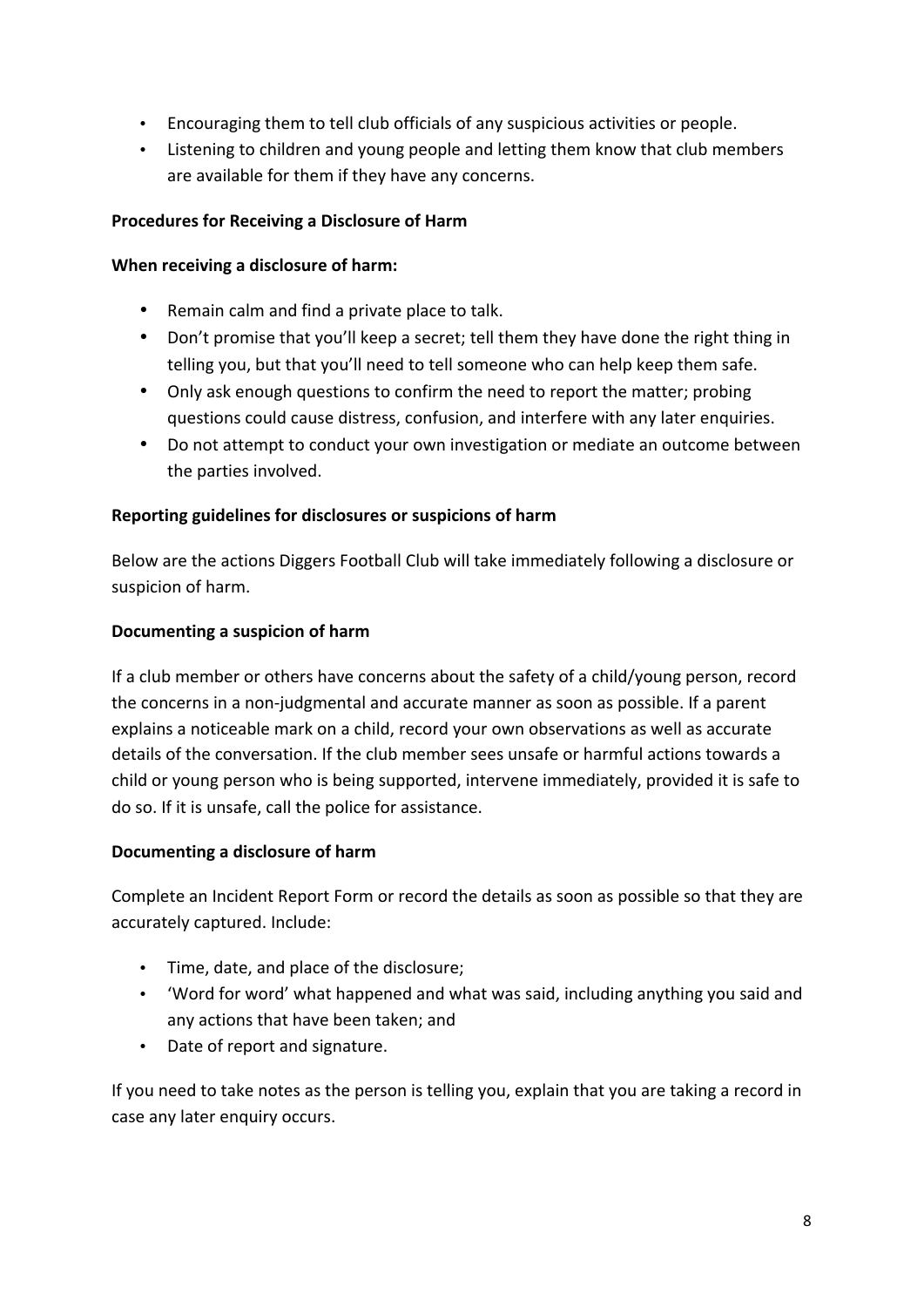#### **Reporting the disclosure or suspicion of harm to authorities**

Diggers Football Club will not conduct its own enquiries in relation to the disclosure or suspicion of harm or try to come to an agreement between the parties involved.

#### **Report the matter to:**

- Oueensland Police Service
- Other relevant authorities

#### Actions following a disclosure of harm

Diggers Football Club will provide support where appropriate.

#### **Processes for those involved in the Incident Report**

The child/children and/or young people involved will be offered appropriate support.

#### The person who made the report

Details of the person who made the report are to be kept completely confidential and will not be made available to the family of the child or young person, or the person against whom the allegation has been made.

#### The person against whom the allegation has been made

If the person responding to the allegation of harm is a member of Diggers Football Club, their duties will be reviewed. If they continue to interact/work with children, we will ensure that they are appropriately supervised at all times. We may seek legal advice as to the extent to which that person can carry out duties in the club. If necessary, the member may be required to cease the continuation of their allocated role in the club.

#### **Review procedures**

Diggers Football Club's policy and procedures for handling disclosures or suspicions of harm will be reviewed and assessed regularly to ensure that our organisation is continuing to provide a safe and supportive service environment.

#### **3.2 Managing Breaches**

#### **Procedure for Managing Breaches**

This procedure outlines the steps to be taken following a breach of the Child and Youth Risk Management Strategy in order to address the breach in a fair and supportive manner.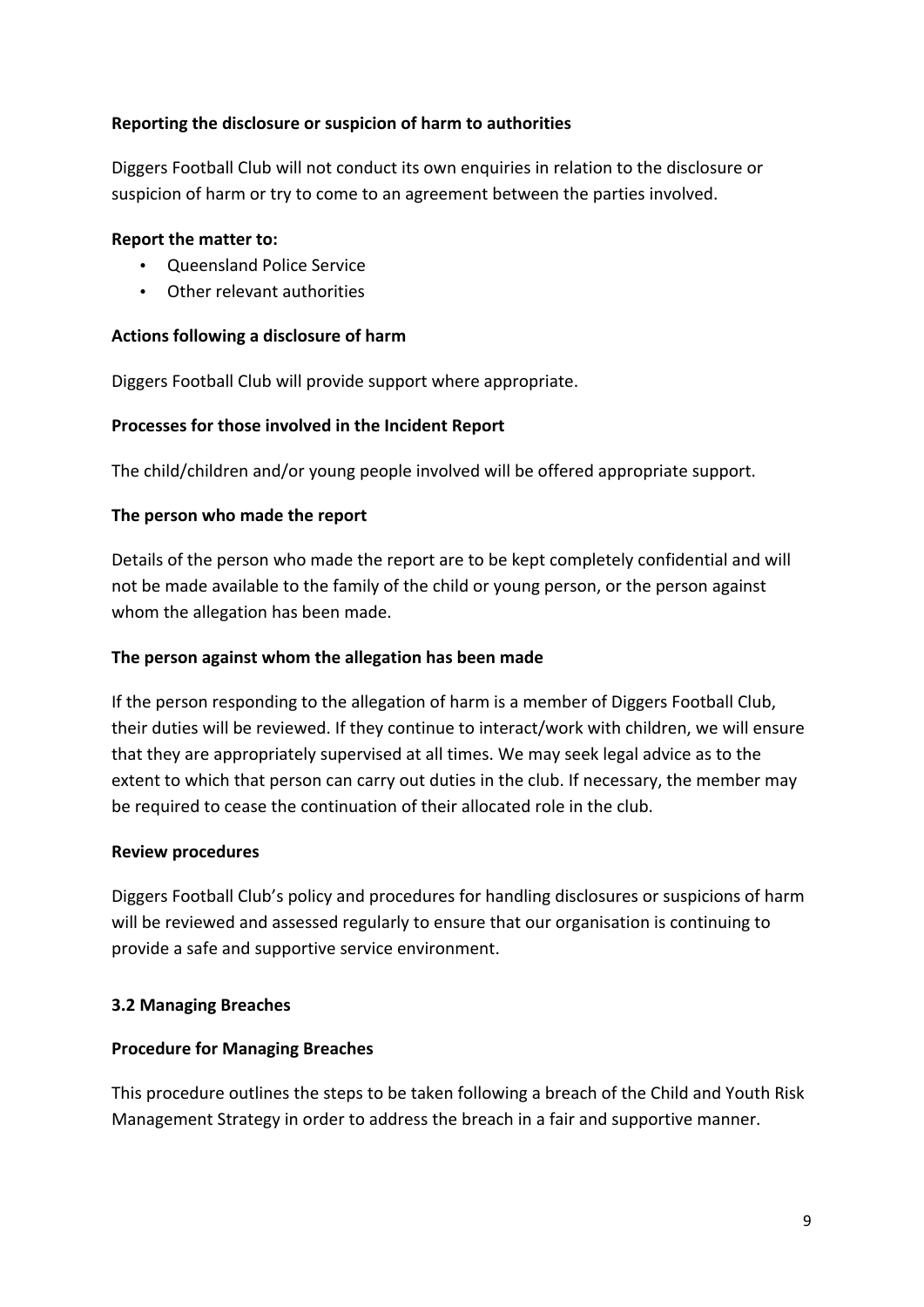#### **Definition**

A breach is any action or inaction by any member of Diggers Football Club, including children and young people, that fails to comply with any part of the strategy. This includes any breach in relation to:

- Statement of Commitment to the safety and wellbeing of children and the protection of children from harm
- Code of Conduct for interacting with children and young people;
- procedures for recruiting, selecting, training, and managing coaches, committee members and other volunteers
- policies and procedures for handling disclosures or suspicions of harm, including reporting guidelines
- policies and procedures for implementing and reviewing the Children and Youth Risk Management Strategy

All stakeholders associated with Diggers Football Club are to be made aware of the actions or inactions that form a breach, as well as the potential outcomes of breaching the Child and Youth Risk Management Strategy.

#### Who must comply with this strategy?

- volunteers, coaches, committee members
- players, members, parents, guardians and spectators
- children and young people

#### **Processes to manage a breach of the Child and Youth Risk Management Strategy**

Breaches will be managed in a fair, unbiased, and supportive manner. The following will occur:

- All people concerned will be advised of the process.
- All people concerned will be able to provide their version of events.
- The details of the breach, including the versions of all parties and the outcome, will be noted.
- Matters discussed in relation to the breach will be kept confidential.
- An appropriate outcome will be decided.

#### **Suitable outcomes for breaches**

Depending on the nature of the breach, outcomes may include:

- Emphasising the relevant component of the Child and Youth Risk Management Strategy; for example, the Code of Conduct.
- Providing closer supervision.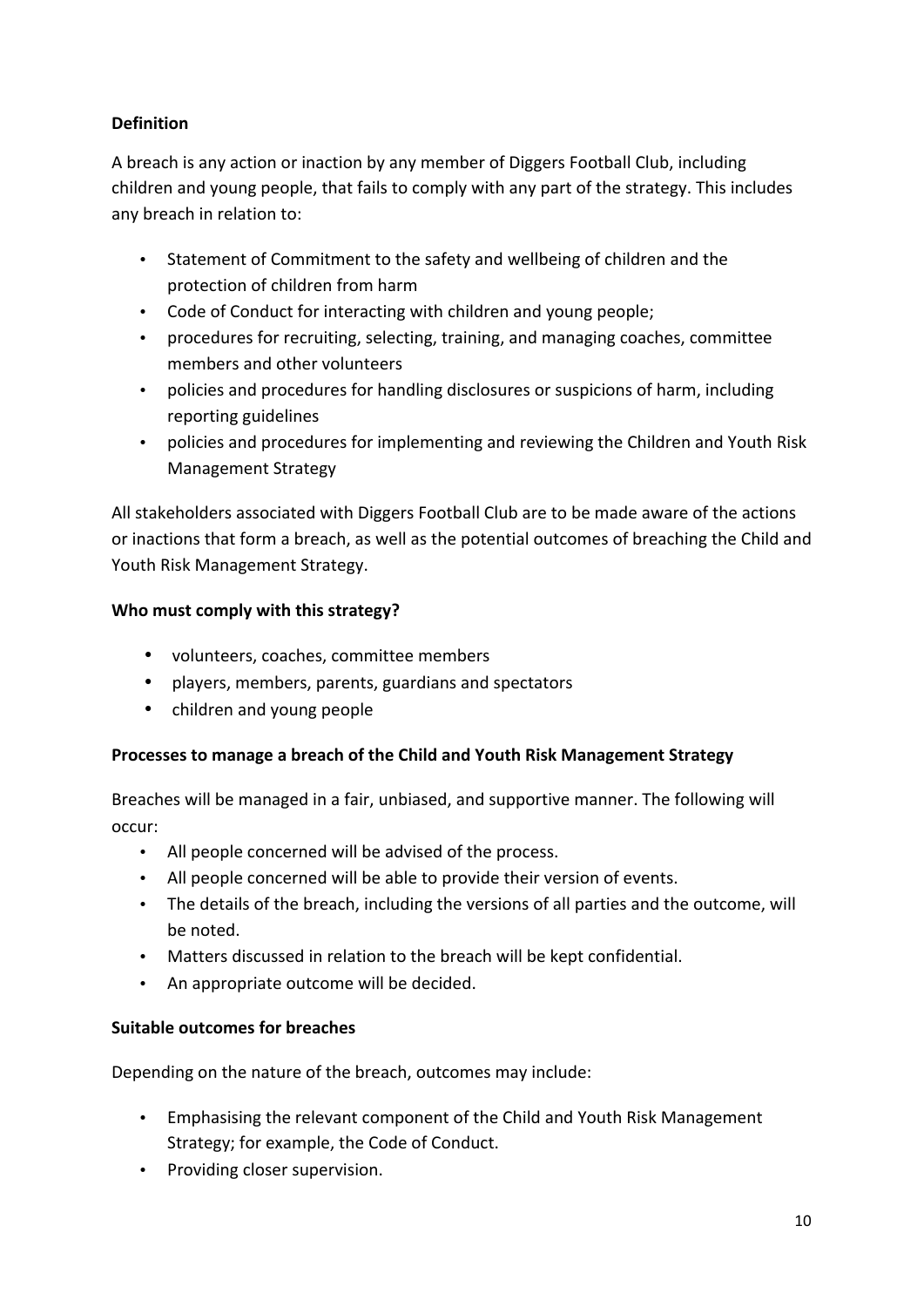- Further training and developmental support.
- Disciplinary procedures, if necessary.
- Reviewing current policies and procedures and developing new policies and procedures if necessary.

#### **3.3 High-Risk Activities & Special Events**

Diggers Football Club occasionally conducts special events. The risk-management plan for high-risk or special events will follow a number of steps as follows.

- Step  $1$  Describe the activity
- Step  $2$  Identify risks
- Step  $3 -$  Analyse the risk
- Step  $4$  Evaluate the risk
- Step  $5 -$  Manage the risk
- Step  $6 -$  Review

#### 4. **CONSISTENCY**

#### **4.1 Blue Card Compliance**

Diggers Football Club will comply with Blue Card legislation by ensuring that all relevant volunteers within the club undergo the Working with Children Check and obtain a positive notice Blue Card (where exemptions do not apply).

#### **Procedures for reviewing the Child and Young People Risk Management Strategy**

To ensure that the Child and Youth Risk Management Strategy remains current and effective in identifying and minimising risks of harm to children and young people, this strategy will be monitored and reviewed.

#### **Frequency of reviews**

This strategy will be reviewed annually in accordance with the legislation. In the event that Diggers Football Club identifies concerns, particularly following an incident, the Child and Youth Risk Management Strategy will be reviewed.

#### **Who will be involved in the review?**

The Diggers Football Club committee will welcome any advice offered by parents and carers, children and young people, and other club members when completing the review of the Child and Youth Risk Management Strategy.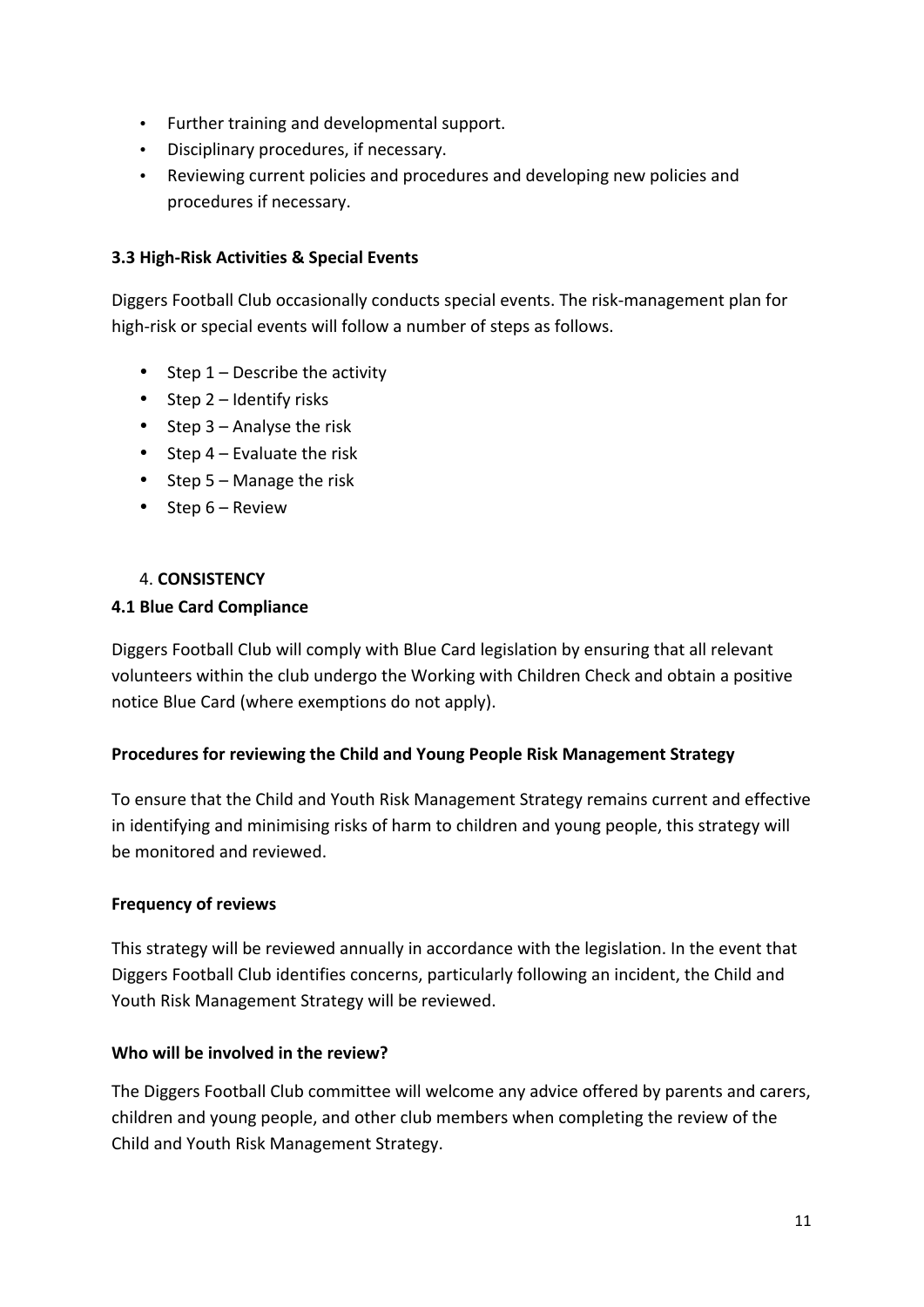#### **What will be covered in the review?**

The Child and Youth Risk Management Strategy will be reviewed in its entirety. The date of the review, where the review took place, who was present, and what was discussed will be recorded.

#### **Issues to be considered in the review include:**

- Whether stakeholders adhered to the policies and procedures.
- The incidents relating to the protection of children or young people from harm and the outcome of these incidents
- The effectiveness of policies and procedures in preventing or minimising harm to children and young people.
- The frequency of training in the Children and Youth Risk Management Strategy.

#### **Following the review**

Stakeholders will be advised of any changes to policies and procedures, and training will be provided, if necessary.

#### **4.2 Strategies for Communication and Support**

Diggers Football Club strives to communicate effectively with all its stakeholders. Parents, guardians and carers are welcome to discuss concerns with Diggers Football Club.

The Child and Youth Risk Management Strategy will be acknowledged in the Diggers Football Club e-Newsletter, 'Near Post', and will be made available for all to access on the Diggers Football Club website, www.diggersfc.com.